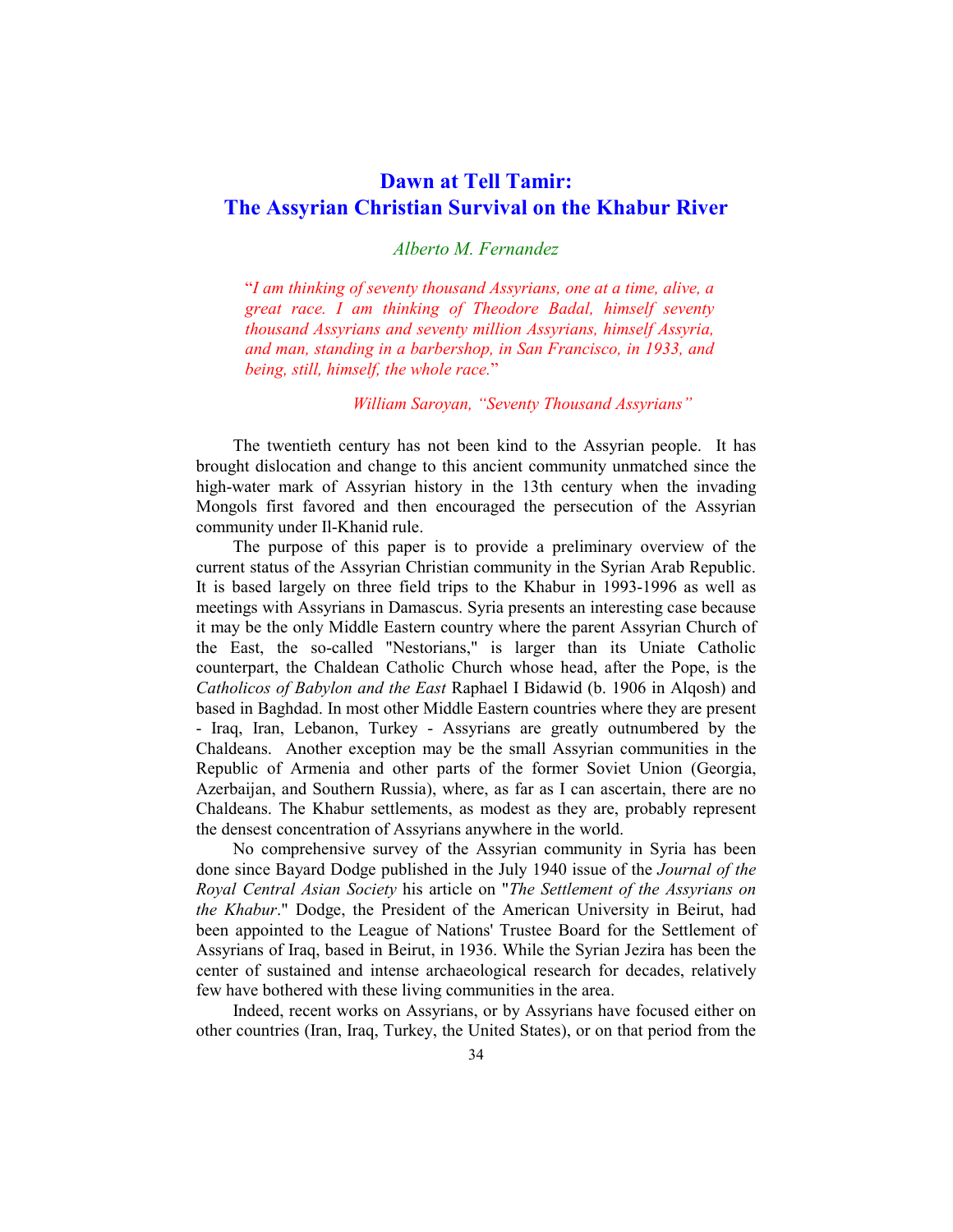19th to the early 20th century when the Assyrians of the Hakkari were "rediscovered" by Europeans and Americans, most of them Christian missionaries. Even Al-Hasaka-born Franco-Assyrian activist Joseph Yacoub, in his 1986 work on "*The Assyrian Question,"* looks mostly to Iraq with hardly a word about the land of his birth. This is perhaps due to the fact that Iraqi and Iranian Assyrians, even if only incidentally, have been unwilling observers to some of the region's most dramatic recent events: the Iranian Revolution, the Kurdish Insurgency in Iraq, the Iran-Iraq War. The Khabur Assyrians, a small and recent community in a marginal area, have played no role in modern Syrian political history. Unlike Syria's heterodox Muslim communities - Alawites, Druze, and Ismailis - they have not been particularly well represented in those two vehicles of power, the military and the Ba'th Party. But then, no ethnic group in the Jezira, with the possible exception of the Kurds, has played much of a national role.

 The question arises as to how the Assyrians got to the Khabur River where they live in about 35 villages stretching between Al-Hasaka and Ras al-Ain. Although Christian settlement in the Jezira, located so near to such very ancient Christian sites as Nisibis and Edessa, is very old, it is clear that by the beginning of the twentieth century there were very few if any Christian communities in the territories of what is now known as the Syrian Governorate (*muhafiza*) of Al-Hasaka. The coming of World War One exacerbated difficult relations existing between the Muslim and Christian populations in Anatolia and resulted in the flight/massacre/expulsion of historic Assyrian communities in the highlands of the Hakkari during the 1915-1918 period and the relocation of most of the survivors to camps in Iraq and Iran. Indeed, between 1915 to 1920, many of the future Khabur Assyrians would be driven from the Hakkari Mountains, to Urmiyya in Iran, to the safety of the British lines at Hamadan, also in Iran, then to Baquba in Central Iraq, and then Mindan in Northern Iraq.

As tough mountain people used to defending themselves, these Assyrians made excellent soldiers and were employed as such by the British authorities in the famed "Assyrian Levies," and other auxiliary forces, on and off, until the 1940s. Many older men still living on the Khabur served in these forces. Indeed, anecdotal evidence suggests that service in the British Army was an important supplementary source of income for Tell Tamir men in the 1930s and 40s. The seventy-one year old deacon of the Church of Mar Kyriakos in the small village of Dimchij on the Khabur, Yuhanna Yunnan, served in the Levies from 1942 to 1945 in Iraq and then had the misfortune of being drafted into the Syrian Army during its ineffective participation in the 1948 war against Israel.

Tensions between Assyrian and Iraqi nationalists eventually led to open fighting and horrific massacres of Assyrians in Northern Iraq in 1933 at the hands of Iraqi Army units and the flight of Assyrian refugees into French Mandate Syria. The first 415, led by chieftains Malik Yaco (Upper Tiari) and Malik Loco (Tkhuma) crossed the Tigris on July 18, 1933. The young Patriarch of the Assyrian Church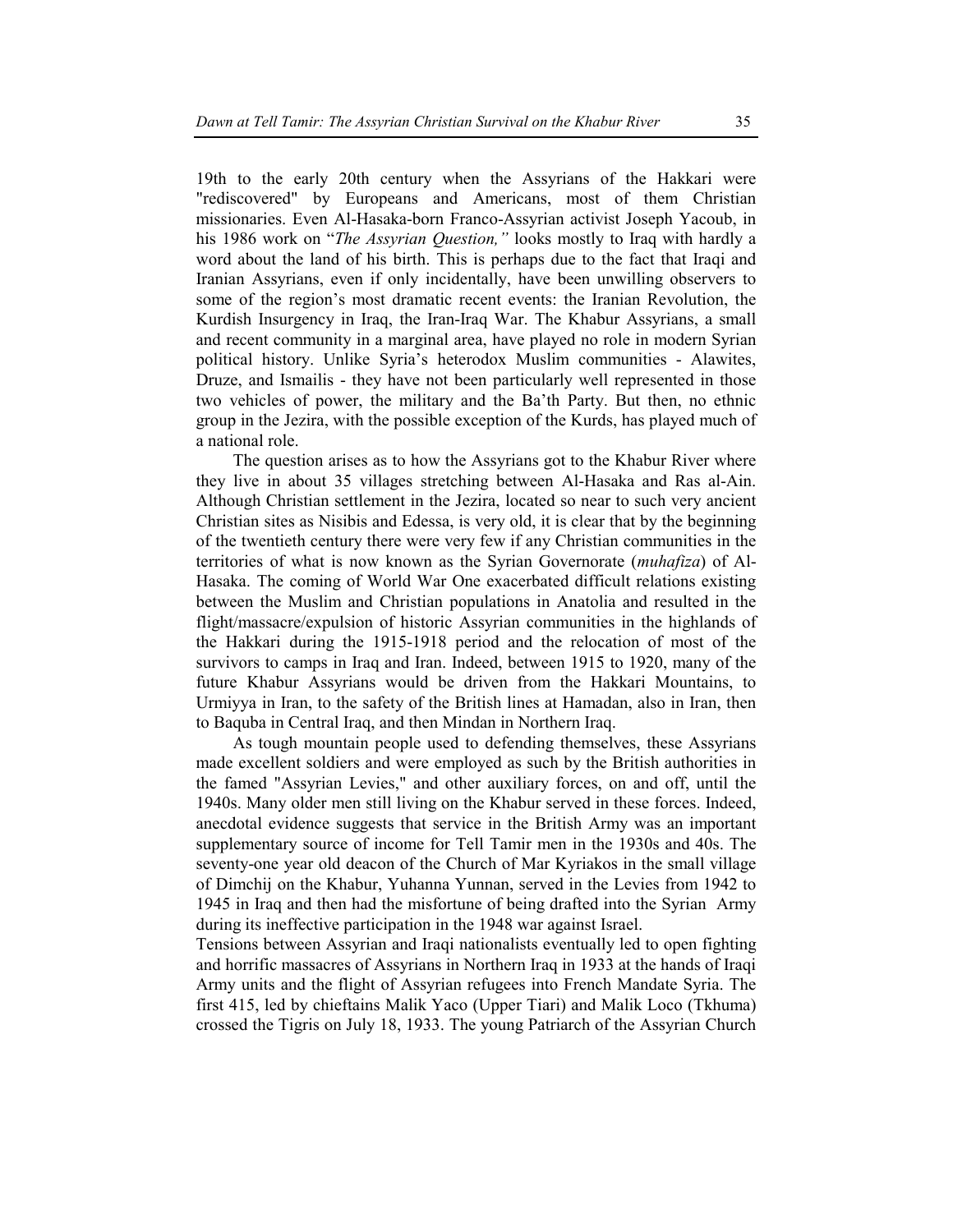of the East, Mar Shimun Ishaya XXI, was stripped of his Iraqi citizenship and became a stateless person eventually moving to Cyprus and then America. After much discussion between the French, the British, and the League of Nations, the decision was taken to settle the Assyrians in the sparsely settled Jezira where they would join other recent Christian arrivals, Syrian Orthodox and Armenians mostly, who had also escaped the destruction of their communities in Anatolia. Although some thought was given to settling these Assyrians in the more fertile Ghab valley in Western Syria, British Guiana, Niger,or even on the banks of the Parana in Brazil, the Khabur River basin in the extreme Northeast corner of the country was eventually settled upon. Some of the Iraqi Assyrians were already near there, living in refugee camps. Lt. Colonel Stafford noted that "*their settlement here, however, cannot be, and is not intended to be, other than temporary.*"

As new settlers, the Assyrians on the Khabur stayed largely aloof from the political ferment going on in the Jezira in the 1930s and 40s as nationalists and separatists struggled to maintain the upper hand. For instance, the 1937 tribal violence between nationalists, Kurds, and elements of the Shammar tribal confederation which resulted in the anti-Christian pogrom at Amuda in August of that year never touched the Khabur settlements even though they are only a scant distance from Amuda. Today, there are no Christians in Amuda and the Christian cemetery has been converted into a dump. The violence that did occur during that period involved disputes over livestock raiding by the Assyrians' closest neighbors, the Baggara Arab Bedouin. Other Muslim tribal groupings the Sherabin, Shammar Zor, and Ageidat Jubur lived only slightly further away. The Assyrians did not actually acquire Syrian citizenship and title to their land until late 1940.

The isolated Khabur region was not to be a particularly popular destination. When informed that they were to be settled there instead of the more accessible Ghab, many of the Assyrian refugees expressed an interest in returning to Iraq, an option that was not possible (because in the interim, a special law had been passed stripping them of any right to Iraqi citizenship). And yet through the next fifty years, Assyrians would leave these villages looking for work in Lebanon, Iraq, the Gulf, as well as Europe and America. Nimrud Sulayman left Northeastern Syria decades ago for the bright lights of Damascus, eventually becoming a member of the Central Committee of the Syrian Communist Party. Ibrahim Nano left his village of Tell Sakra in the 1950s to find work in Lebanon (Nano was the first child born in Tell Sakra, after its founding in 1936). He had no intention of ever returning, but the beginning of the Lebanese Civil War in 1975 drove him back to the Khabur where he now works as Deputy Director of Antiquities for Al-Hasaka Governorate. Nano is extremely unusual in that all of his seven children remain with him in the Jezira; many Assyrian families have relatives in Sweden, America, or Australia. This is especially true of young males who are finding wives in arranged marriages among the Assyrian emigre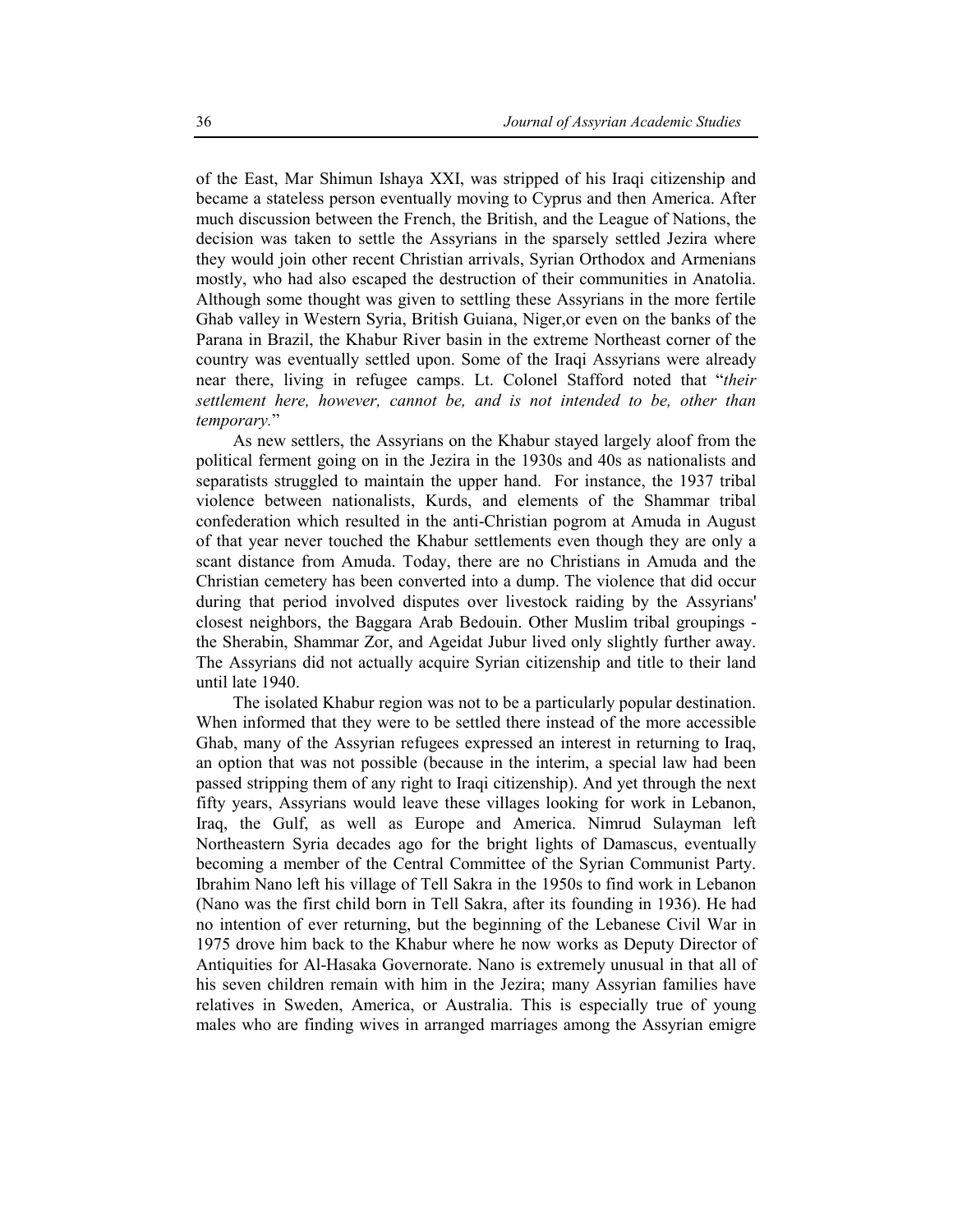communities in Scandinavia or the United States, especially Chicago where there is a large Assyrian community dating back to the 1920s and where the current Patriarch resides.

In a speech to the Royal Central Asian Society in 1953, the then Patriarch noted the decline in the Assyrian population from 1940 to the early 1950s and that in 1948, because of severe drought, the Khabur settlements were "*in danger of dispersing*" if not for the timely assistance of the Syrian government which provided "*grain for food and seed to be paid for later*". He also added that conflict with the Bedouin had greatly diminished since Syrian independence from France. During that time frame, only one government school, in Tell Tamir itself, existed in the villages and the first major irrigation scheme began on the east bank of the Khabur.

Most members of both the Assyrian Church of the East and the Uniate Catholic Chaldeans in Syria are still centered in the North and especially, Northeast of the country. Archimandrite Atnel, the Assyrian religious representative in Syria, is based in Al-Hasaka. He reports directly to Mar Shimun Denkha XXIV, Patriarch since 1976, who lives in Chicago. The only Chaldean Catholic Bishop in Syria, Msgr. Antoine Audo, S.J. (b. 1946 in Aleppo), is based in Aleppo. There are no Assyrian churches that I am aware of in Damascus, Aleppo, or anywhere else in Syria outside the Jezira. The Chaldean Catholics have only one parish in Aleppo (St. Joseph) and one in Damascus (St. Theresa) but four in the Jezira: Christ the King (Hasaka), St. James (Qamishli), St. George (Al-Malkiyah) and Arbouche/Tell Sakra among the Assyrian settlements on the Khabur River. According to the *Annuaire de L'Eglise Catholique en Syrie (1993)*, there are 12,000 Chaldeans in Syria. This would give a conservative estimate of the Assyro-Chaldean population in Syria of about 30,000.

Miriam Ismail, descendant of Patriarchal bodyguard Daniel D'Malik Ismail and wife of parliamentarian Zaya Malik Yaco, notes that Assyrians are now only about 20% of the village of Tell Tamir, the largest of the Khabur settlements. The Assyrians of this bustling little town on the crossroads of two highways leading west to Aleppo and north to Ras al-Ain are mostly clustered around the high ground of the original settlement near the banks of the Khabur River. Most current Tell Tamir inhabitants are either Kurds or recently settled Arab bedouin. The very large land holdings of the Assyrians established in the 1930s through the League of Nations, described by Dodge as "*strips of land twenty-five miles long and over three miles wide on both sides of the river*," have largely been whittled away as young people emigrated and the land was sold for moving expenses. Many heads of families maintain two jobs - work in the towns of Qamishli and, especially, fast-growing Al-Hasaka, and farm labor. Small rural settlements of Arab Muslims and Kurds have sprung up between what had been a solid belt of Assyrian villages. Cotton, wheat, and fruit trees such as plums and apricots are the important crops.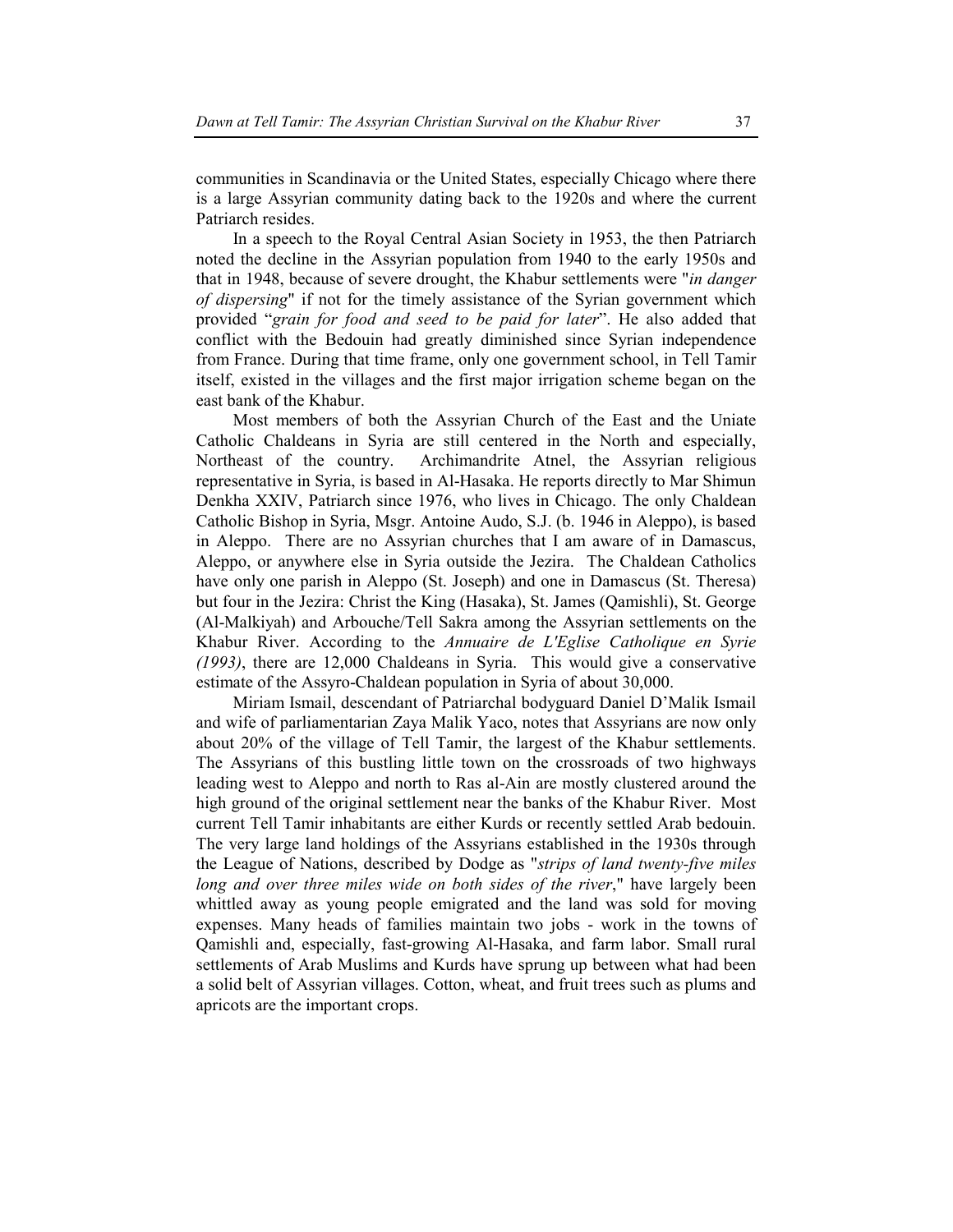In Tell Tamir, the Italianate-style Church of Our Lady, completed in the early 1980s, still serves as the center of the Assyrian community. The original church built of mud-brick in the 1930s was demolished when the new building was completed. Some 500 meters away from the new church stands a large green domed brick mosque built in the 1970s to serve the burgeoning Muslim population.

The lavish, modern two-story house of Zaya Malik Yaco with a lovely veranda overlooking a bend in the Khabur still dominates the old town, just like the Yaco's living room is dominated by a large framed photograph of Syrian President Hafiz al-Asad with the Assyrian deputy. Although a member of Syria's parliament, Yaco holds a Canadian passport and his sons live in California. He is the son of the hereditary chieftain of the Tiari tribe, Malik Yaco. Malik Yaco was a controversial,larger than life figure for many Assyrians, described by a British officer that knew him as "an ex-Levy officer, who had shown good service, a brave man but hot-headed to a degree." The elder Yaco's nephew was responsible for one of the most spectacular events in recent Assyrian history, the murder of the head of the Assyrian Church, the Mar Shimun Ishayi XXI, in San Jose, California on November 6th, 1975. He was killed supposedly because he had broken church law and tradition by marrying. Some still discount this story believing that it had more to do with a struggle for power or money.

Zaya Malik Yaco defeated the Syrian Orthodox deputy Bashir Asadi in the 1994 Syrian parliamentary elections. Many Assyrians on the Khabur felt that Asadi, who promoted unity and common goals among Syriac-speaking peoples, was the better person and that his victory four years before had been a genuine one. They felt that Yaco had won through fraud as with so many elections in Syria. The other hereditary princely family of the Assyrians, that of Malik Loco, overlord of the Tkhuma tribe, still lives in Tell Hormiz but is much less actively politically than Malik Yaco's offspring. The current Mayor of Tell Tamir is also a relative, a nephew of Malik Yaco.

 Unlike Tell Tamir, most of the original villages on the Khabur remain entirely Assyrian. Tiny Tell Goran, for instance, has one Arab-owned house. The decaying village of Lower Tell Rouman has one Arab Muslim family (from Homs) which bought the farm of a departing Assyrian in 1991. The village of Arbouche (or Tell Arbouche) has become entirely Chaldean Catholic, Assyrians who have come into union with Rome. That village also contains St. George's Chaldean Catholic Convent which currently has two nuns from Iraq in residence. The large village of Tell Hormiz on the isolated west bank of the Khabur is the stronghold of the old-calendar schism of the Assyrian Church which began in 1965. Instead of pledging loyalty to the Mar Shimun in Chicago they look to a rival Patriarch based in Baghdad, Mar Addai II Givargis who was elected in 1972. In addition to Tell Hormiz, two or three families in Tell Tamir are oldcalendar Assyrians.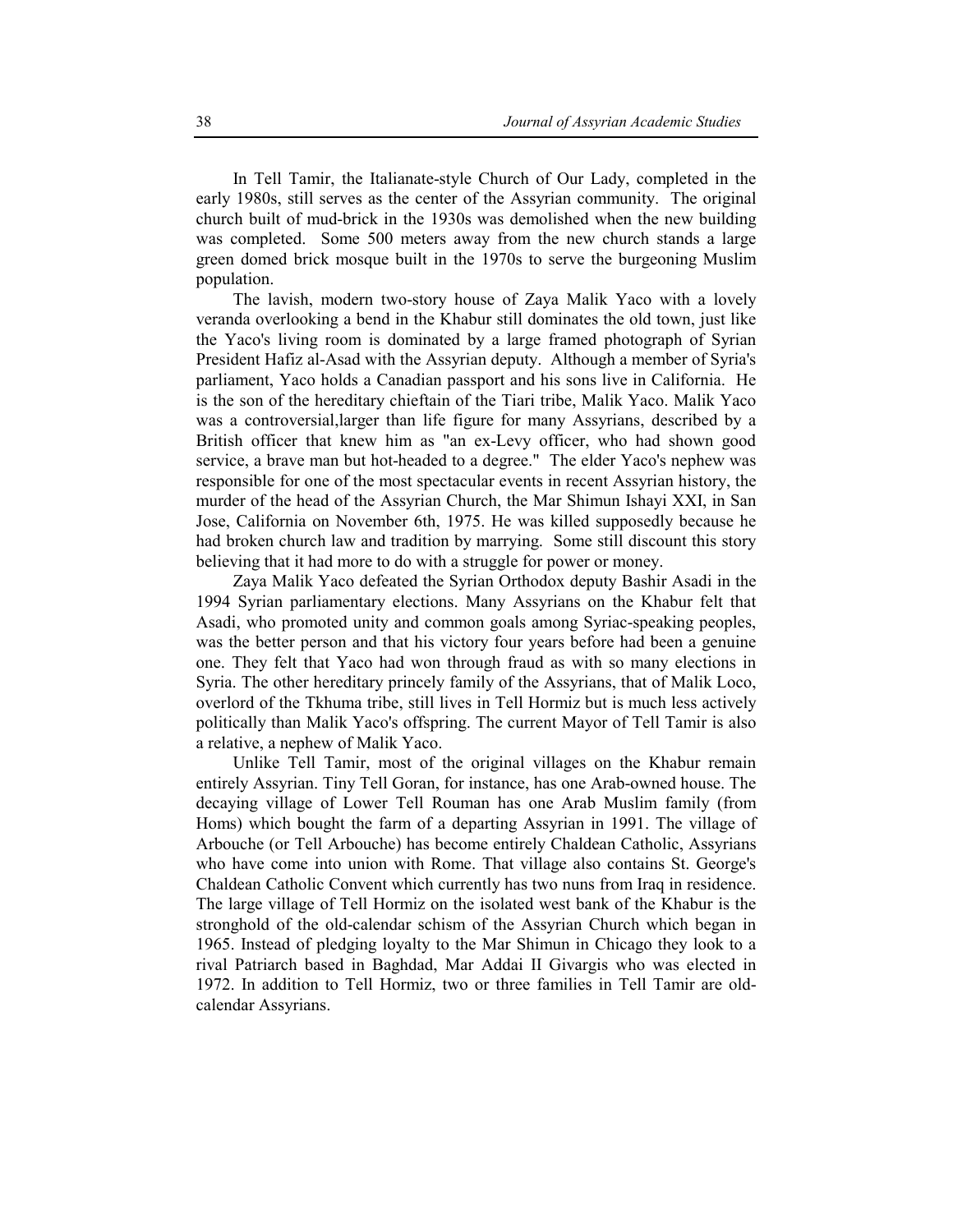According to Archimandrite Kivarkis Atnel, there are still about 20,000 Assyrians on the Khabur living in 33 settlements. This is partially borne out by Syrian government statistics for 1994 which show a population of 19,729 for the original 31 villages mentioned by Dodge. However, this includes the total population of Tell Tamir (5216 persons in 1994) which is only about one-fifth Christian giving a more realistic total of about 15,000 for the Khabur Assyrians (as opposed to 8,744 in 1940 according to Dodge). Of course, like most places in the Middle East, the Muslim population in the Jezira has grown much faster than the Christian one in the last fifty years.

Atnel, the Patriarchal Representative in Syria based in Al-Hasaka, is from Tell Tawil and both the son and father of a priest (Assyrian priests, like the Eastern Orthodox, can marry). While he entered the priesthood in Qamishli in 1970, his son studies for the priesthood at a Catholic college in Chicago. Atnel noted that the Assyrian community has been growing rapidly in Al-Hasaka city as families have moved from the countryside and from Qamishli to Al-Hasaka, the capital city of Al-Hasaka Governorate. Al-Qamishli's community has declined from 200 to 50 families while the Al-Hasaka community now numbers 500 families, including some recent Iraqi Christian refugees, and boasts a large new church building under construction for the last decade. Across the street, a local Evangelical Protestant group has built an equally impressive sanctuary with funds from American co-religionists. Its congregation is made up of former members of Assyrian, Syrian Orthodox, and Uniate Catholic churches. Both churches are in a new development on the outskirts of town away from the old part of Al-Hasaka built in the 1930s which hosts the Syrian Orthodox, Chaldean Catholic, Armenian Catholic and Syrian Catholic churches.

A typical Assyrian young man's life provides insight into the development of the Khabur communities at the end of the 20th century. Sami Hitler Darmo, son of Hitler Darmo, worked as a barber in Tell Tamir at the Urnina Barbershop and lived in a mud-brick home in Tell Goran when I first met him in 1995. His grandfather, who fought with the Imperial Russian Army in World War One and felt betrayed by the newly Sovietized Russians, named his son who was born in the 1930s after "the Communists' greatest enemy." Sami's own son, an American citizen, holds the more traditional Assyrian name of Ashur. Sami's wife was a first generation Assyrian-American from Chicago. Darmo noted that Syriac is not taught in the government schools but in church schools and summer courses. All Assyrians speak Syriac although some younger men seemed to have trouble reading it easily. Bayard Dodge's recommendation in 1940 that the Assyrians should learn "some Arabic" has been fulfilled with a vengeance.

By the time of my last visit to Tell Tamir in June 1996, Sami had succeeded in emigrating to the United States. When I first met him at that barbershop, Assyrian pop music was being played loudly on a cassette player. Both local bands, which record in Aleppo or Al-Hasaka, as well as international Assyrian singers are popular. The most popular Assyrian singer is Evan Agassi,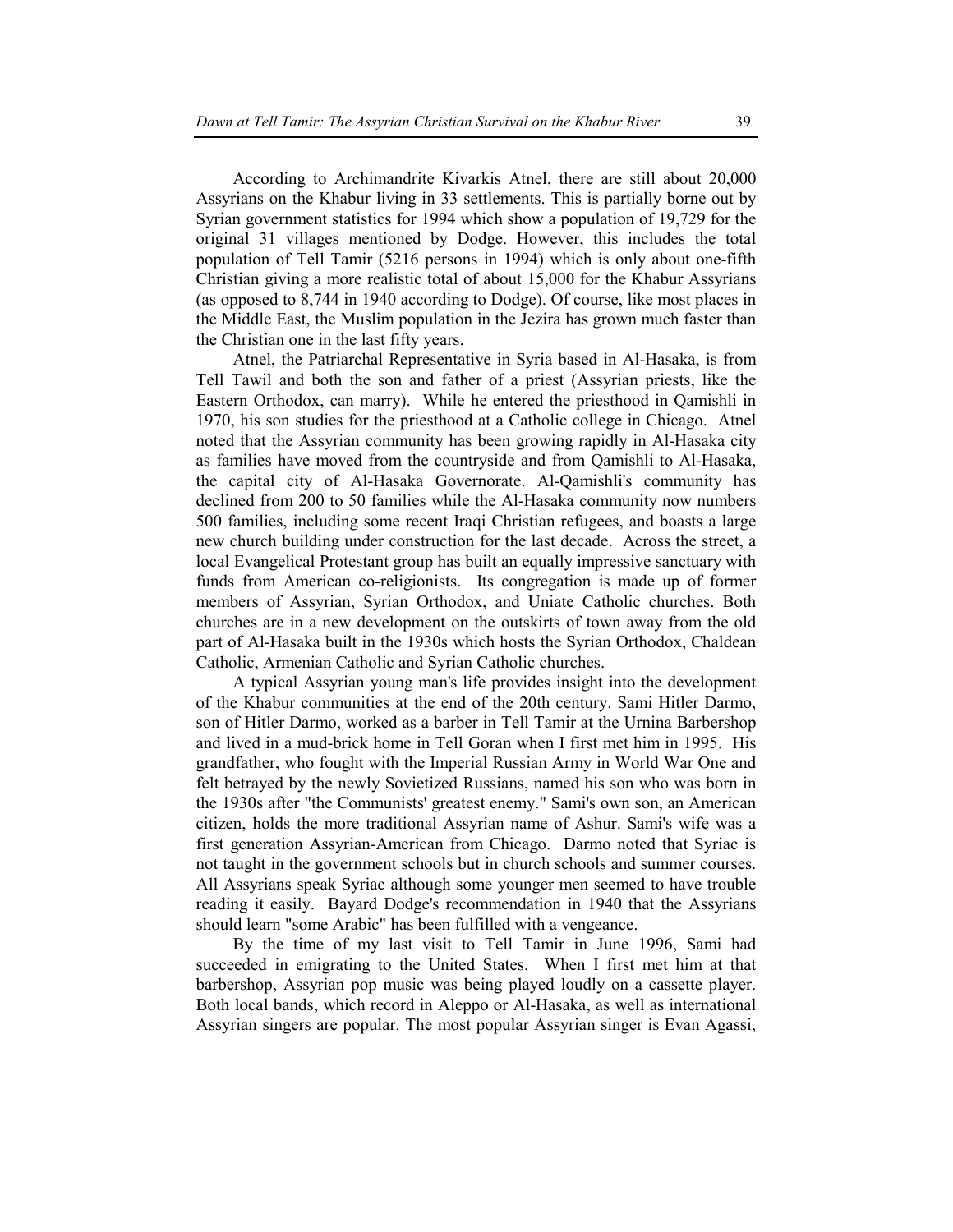born in Iran and living in the United States. He is often described as a cousin of the famous tennis player Andre Agassi. The local Assyrians say that Ewan claims he is not related to Andre, who himself is the son of a former boxing champion of Iran.

Religious controversy is never far from Middle Eastern churches. The dynamic Georgetown-educated Eusathius Matta Rouhm, Syrian Orthodox Metropolitan of the Jezira and Euphrates is the most compelling churchman in Northern Syria. The large dome of his cathedral in Al-Hasaka, St. George's, dominates the skyline of that city. A similar colossal project is rising in the unlikely site of the tiny Assyrian village of Tell Wardiat. The massive yellow stone walls of a new Syrian Orthodox church/monastery/conference center dwarf any other building on the Khabur, a region that contains no members of the Syrian Orthodox Church. Many Assyrians view the St. Mary's project with suspicion, others cheerfully admit that they believe that it is an attempt by the more numerous and better organized Suryani to eventually absorb the Assyrians. The Syrian Orthodox disavow any ulterior motive describing the site as a conference center that can be used by Christians throughout Northeast Syria.

Not only are the Syrian Orthodox more numerous, but they tend to have more priests per congregation. Assyrian *kashas* are in short supply. The village of Tell Sakra has no resident priest but shares him with four other villages. Yet religious life is still vibrant, the traditional event of the year in the Assyrian villages is the festival of the saint of the village church. In Tell Sakra, October 15th is the festival of Mar Hanania (Tell Chame has the same saint). A local wine festival is held in honor of the saint with blind-tastings and much music and celebration. Tell Kefji, Tell Maghas, Tell Massas, and Tell Baz all have churches named in honor of St. George (Mar Givergis) whose feast day is the 24th of April. Tell Djemaa, the largest purely Assyrian village on the Khabur, has a church dedicated to the female saint, Brai Shimoni (the mother of the Maccabees). Tell Tawil has Mar Sawa, the great saint of the Hakkari Tiari, Um Keff has Mar Tuma, Dimchij/Tell Faida has Mar Kyriakos (July 15), Tell Hafian has Mar Shallita (Mar Shallita was the saint of the patriarchal church in the Hakkari village of Kotchanis where the villagers of Tell Hafian originally came from), Tell Talaa has Mar Awdisho (August 6). Mar Awdisho, "the anchorite," is still another Hakkari saint. According to Fiey, his site there was one of the last of the extant Assyrian monasteries. Lower Tell Rouman has the Church of Rabban Petion while Upper Tell Rouman has a Church of the Virgin.

Tell Nasri's Church of the Virgin contains one of the very few relics on the Khabur. A gold gilt reliquary contains a portion of cloth of the robe of the Virgin Mary, an item that was carried into exile in the 1930s from a village church in Northern Iraq. During the feast of the Virgin on the 15th of August Assyrians from throughout Syria gather at Tell Nasri. The village church committee of Tel Nasri is one of the most active and best organized on the Khabur. Committee member Zaya Lazar learned his love of Assyrian lore and tradition from his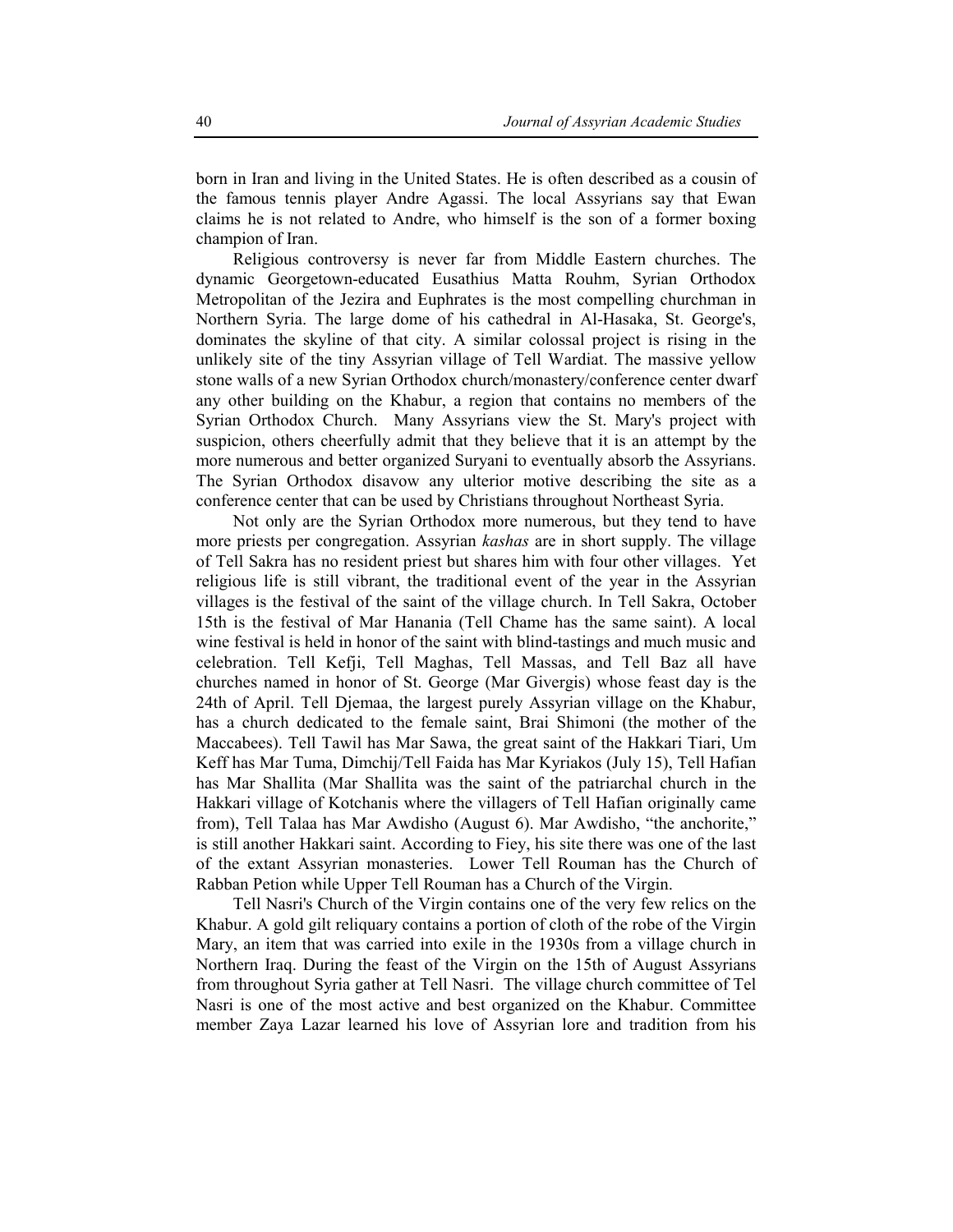grandfather Benyamin Lazar who died in 1987 at the age of one hundred. Lazar fought in World War One as well as serving with the Assyrian Levies in World War Two. Some years before he died, Benyamin Lazar secretly crossed the border into Turkey and made his way to his birthplace in the Hakkari mountains and stood among the trees and springs of his ancestral village which still stands abandoned and ruined. The grandson gave his grandfather the ultimate compliment, noting to me that "he was a true Nestorian" ("kan nasturi haqiqi").

All of the villages have churches, and each year sees another of the original mud-brick structures replaced by sturdier cinder block, a few of the larger villages also have Assyrian cultural centers as well. The one in Tell Sakra, used for teaching Syriac among other activities, was festooned with four portraits: 2 Assyrian (the current Patriarch Mar Shimun Denkha XXIV, the World War One Assyrian military hero, Aga Petros of the Baz tribe) and two Syrian political icons (the ubiquitous President Hafiz al-Asad, and the late heir apparent, Staff Major Basil al-Asad, who died in a January 1994 car accident). Like many Syrian Christians, the Assyrians regard the current Syrian ruler as a bulwark against a tide of Islamist violence they see sweeping the region and, because he belongs himself to a religious minority, as a protector of the Christians against possible Sunni Muslim intolerance.

The following chart compares Assyrian village populations in 1940 and in 1994.

|                     |                  |       | <b>Inhabitants</b> |
|---------------------|------------------|-------|--------------------|
| Village             | <b>Sub Tribe</b> | 1940  | 1994               |
| Tell Teouli (Tawil) | Upper Tiari      | 331   | 600                |
| Tell Um Rafa        | Upper Tiari      | 280   | 829                |
| Tell Um Keff        | Timar            | 113   | 782                |
| Tell Kefdji         | Liwan            | 140   | 449                |
| Tell Djemaa         | Halamoun         | 489   | 2,006              |
| Tell Tamer          | Upper Tiari      | 1,244 | 5,216              |
| Tell Nasri          | Upper Tiari      |       | 1,088<br>503       |
| Tell Chamran (U)    | Eill             | 223   | 553                |
| Tell Chamran (L)    | Mar Bichou       | 356   |                    |
| Tell Hafian         | Kotchanis        | 243   | 261                |
| Tell Talaa          | Sarra            | 371   | 639                |
| Tell Maghas         | Gawar            | 463   | 319                |
| <b>Tell Massas</b>  | Barwar           | 390   | 320                |
| Abu Tine            | Jilu             | 155   | 419                |
| Tel Goran           | Jilu             | 184   | 168                |
| Fouedate            | Shams al-Din     | 363   | 529                |

#### *Assyrian Settlements on the Khabur 1940, 1994*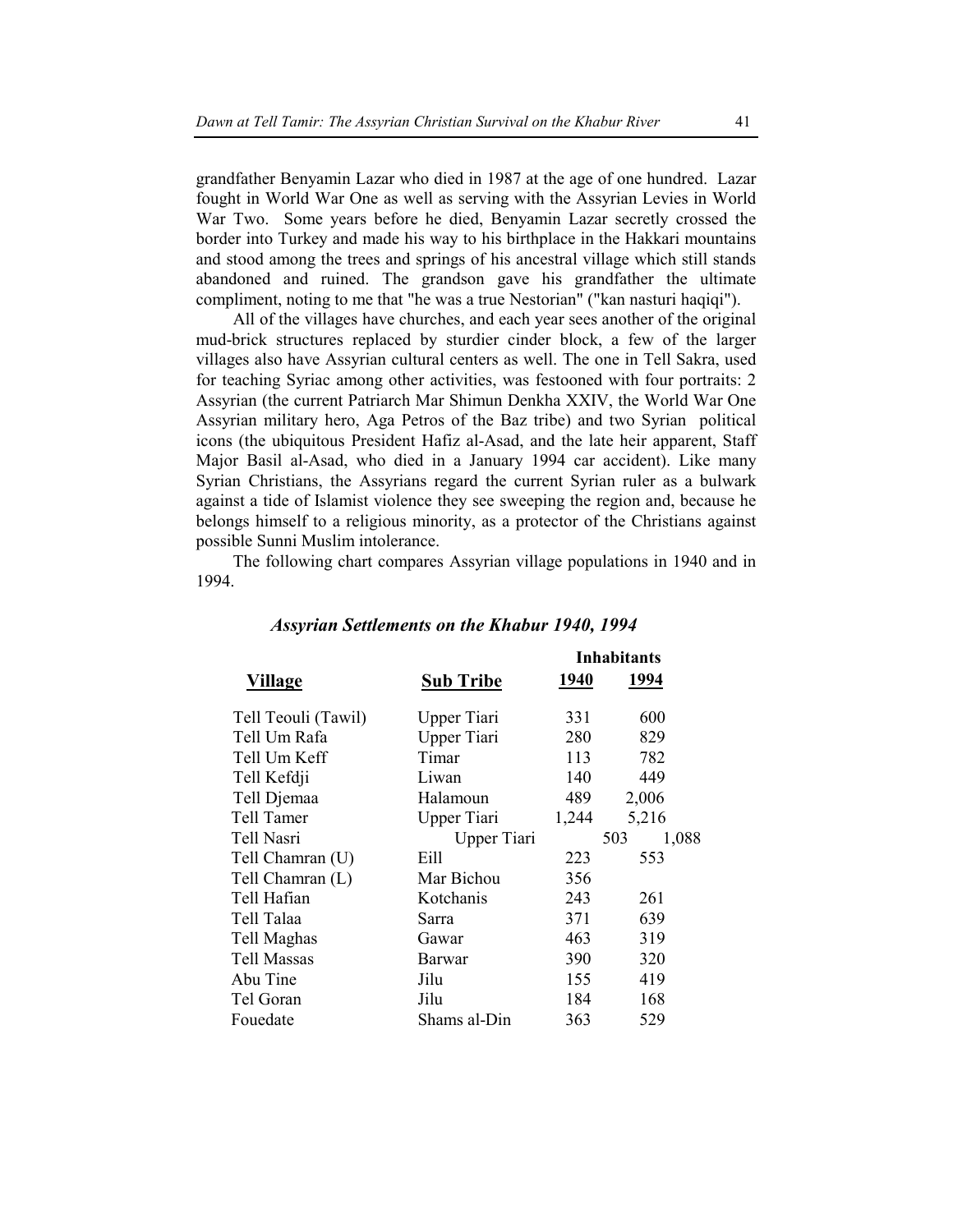| Dimchij             | Kotchanis  | 72  | 230 |
|---------------------|------------|-----|-----|
| Kabar Chamie        | Diz.       | 145 | 611 |
| <b>Tell Balouet</b> | Diz        | 200 | 377 |
| Tell Baz            | <b>Baz</b> | 133 | 425 |
| Tell Rouman (U)     | <b>Baz</b> | 158 | 408 |
| Tell Rouman (L)     | Tkhuma     | 177 | 108 |
| El-Kharita          | Tkhuma     | 111 | 254 |
| Tell Chame          | Tkhuma     | 272 | 213 |

*Assyrian Settlements on the Khabur 1940, 1994: continued....* 

|                |                  | <b>Inhabitants</b> |        |  |
|----------------|------------------|--------------------|--------|--|
| <b>Village</b> | <b>Sub Tribe</b> | 1940               | 1994   |  |
| Tell Wardiat   | Tkhuma           | 147                | 108    |  |
| El-Makhada     | Tkhuma           | 266                | 286    |  |
| Taal           | Tkhuma           | 283                | 468    |  |
| Tell Sakra     | Tkhuma           | 268                | 564    |  |
| El-Breij       | Tkhuma           | 103                | 179    |  |
| Arbouche       | Tkhuma           | 258                | 399    |  |
| Tell Hormiz    | Tkhuma           | 303                | 921    |  |
|                | Total:           | 8.744              | 19,729 |  |

*(Sources: Dodge, Taqdirat Adad Sukan al-Qura wal-Mazaria al-Mahula bil-Sukan fi Muhafizah al-Hasaka, 1993-1994 - Mudiriyat Ihsa al-Hasaka, Al-Maktab al-Markizi lil-Ihsa, pp. 16-23)* 

Members of the original five semi-independent Hakkari Mountain tribes (Upper Tiari, Tkhuma, Jilu, Diz, and Baz) totaled 5,521 out of 8,744 in 1940 and still make up the majority of the Khabur Assyrians. The remainder came from areas under more immediate control by Kurdish Muslim tribes which alternately preyed upon and protected their Assyrian raya. Tribal identification seems to remain strong among the Khabur Assyrians as practically everyone I met could recite the tribal affiliation of neighboring villages. Tribal loyalty also seems to have played a role in the election victory of Zaya Malik Yaco in 1995. The village of Lower Tell Chamran (356 inhabitants in 1940) was settled by Assyrians of the Yelader valley, very close to the Iranian border, site of the great Church of Mar Bisho. Unfortunately, this village seems to have been absorbed by its neighbors. At the beginning of the 20th century, the Upper Tiari were living in 25 villages situated on the right bank of the Greater Zab River in present-day Southeast Turkey. The Tkhuma occupied the left bank of that river. The territory of the much smaller Jilu, Diz and Baz tribes stretched northeast of the Tiari and Tkhuma. Almost no Christians remain in the medieval Assyrian homeland in the Hakkari Mountains, now largely a war zone between the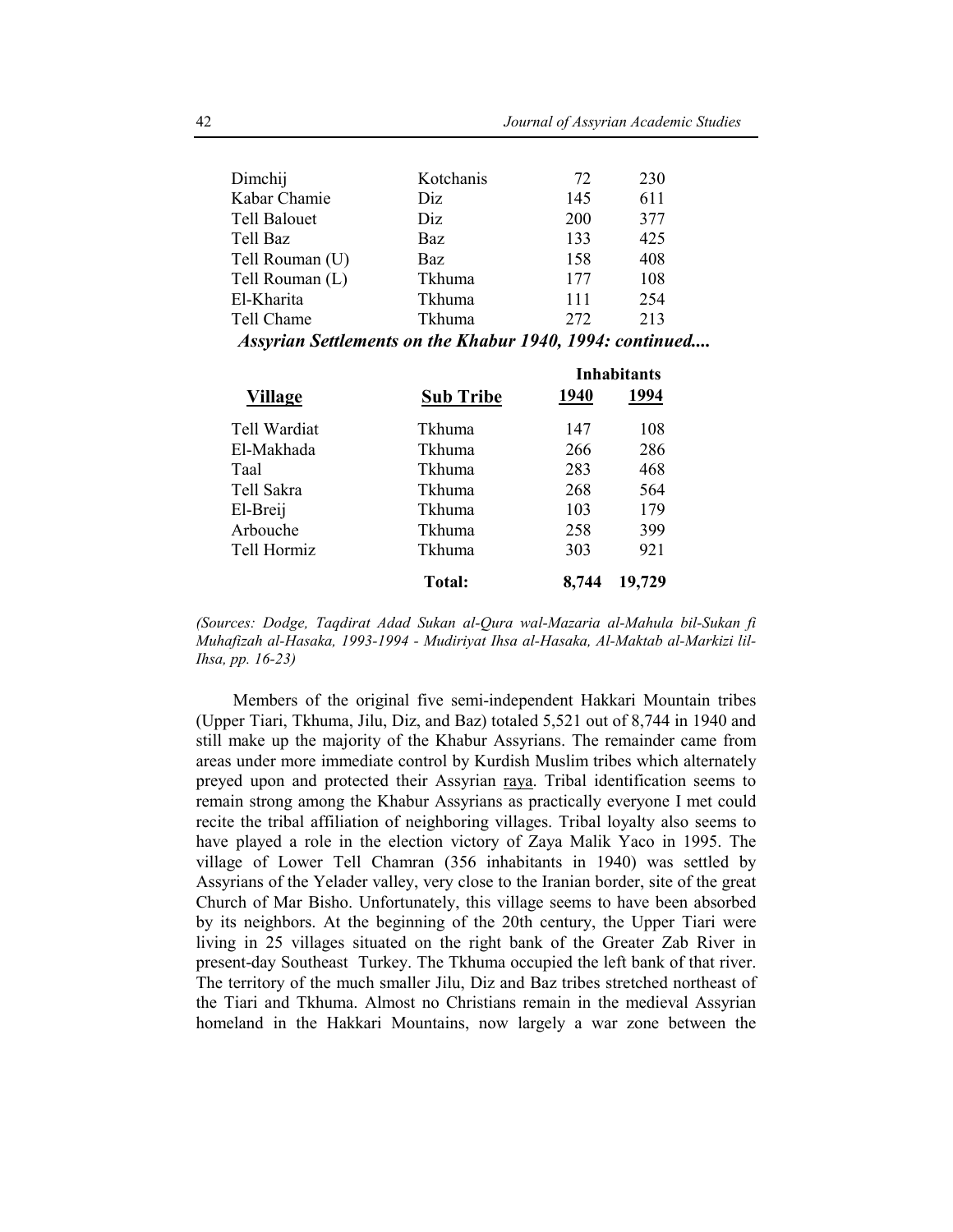partisans of the PKK (Kurdish Workers' Party) and the Turkish Army, locked in a brutal battle for supremacy.

Statistical information from 1970 shows little or no population growth among the Assyrian villages compared to the 1940 figures. Those thirty years saw thousands of Khabur Assyrians emigrating with relative ease in search of a better life in the West or other Arab states. Both the statistical and anecdotal evidence strongly suggests that, while young males especially still seek their fortunes abroad, fewer Assyrians are able or willing to leave. Comparing the population figures between 1940 and 1994 one finds an average annual population growth rate of 2.32%, if one excludes the now overwhelmingly non-Assyrian town of Tell Tamir, one comes to an even more anemic 1.22% annual growth rate over 54 years. If one divides the 54 years into two periods - 1940- 1981 and 1981-1994, the results are even more striking. Annual growth rates for the first period average out to .33% (with most of the growth occurring in the last decade of the period, 1970-1981), while the second period between 1981 and 1994 comes to a much more robust 4.3%. As Betts notes, "*the population of Tell Tamir (which in 1960 was a 100% Assyrian village) was 1,250 in 1960 as opposed to 1,244 in 1936*" at the same time, the Muslim population trebled. The latter growth rate of 4.3% for 1981-1994 can be endlessly debated (for instance, how long are emigrants, if at all, being included in population surveys?), but certainly is much more in line with the very rapid growth rates of the general Syrian population in the last decades. Whether Khabur Assyrian growth rates are that high deserves further study, there is no doubt that their current growth rates are much higher than the pioneer era of 1936-1960.

Despite continuing massive emigration and economic stagnation, the Assyrian villages on the Khabur have survived. What began as a temporary, desperate existence on the wild Syrian steppe has settled down to a humble and yet bucolic life centered around family, church and a life close to the soil. The relative stability and isolation of Syria since 1970, especially in the Jezira, have spared this community the horrors and upheavals visited upon their coreligionists in Iraq, Iran, Turkey, and Lebanon. Their history continues, their numbers may be slowly thinned but they have weathered the storm of the last hundred years and their survival into the next century seems assured.

# *Population of Assyrian Villages on the Khabur River Al-Hasaka Governorate, 1981-1995*

| <b>Village</b>      | 1981 | 1993 | 1994 | 1995 |
|---------------------|------|------|------|------|
| Tell Teouli (Tawil) | 382  | 578  | 600  | 622  |
| Tell Um Rafa        | 528  | 799  | 829  | 859  |
| Tell Um Keff        | 501  | 758  | 782  | 814  |
| Tell Kefdji         | 276  | 433  | 449  |      |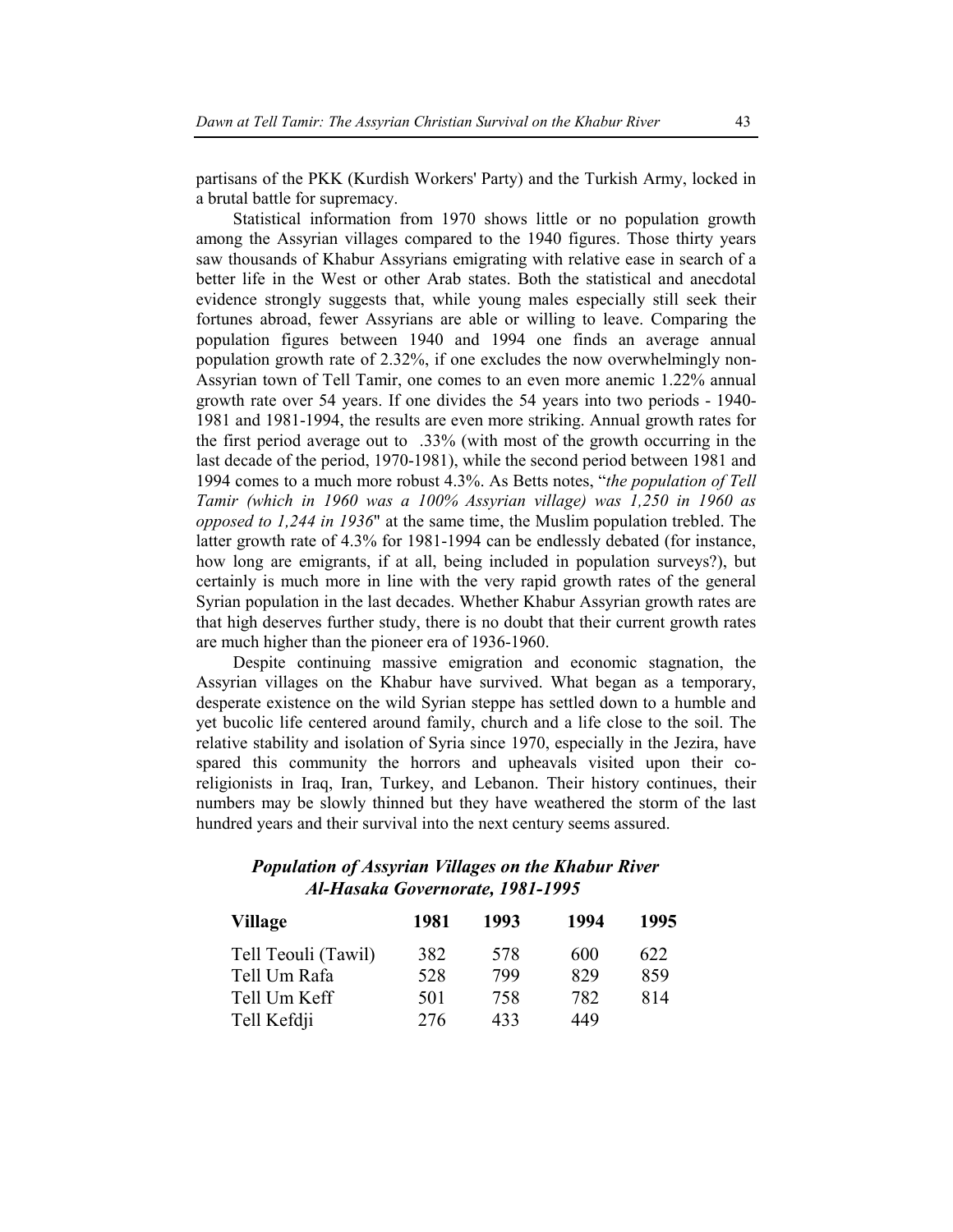| Tell Djemaa<br>Tell Tamer  | 1,278<br>2,994 | 1,935<br>5,030 | 2,006<br>5,216 | 2,079<br>5,405 |
|----------------------------|----------------|----------------|----------------|----------------|
| Tell Nasri<br>Tell Chamran | 793<br>352     | 1,049<br>533   | 1,088<br>553   | 1,127<br>572   |
| Tell Hafian                | 166            | 251            | 261            |                |
| Tell Talaa                 | 407            | 616            | 639            | 662            |
| Tell Maghas                | 203            | 307            | 319            |                |
| <b>Tell Massas</b>         | 204            | 309            | 320            |                |
| Abu Tine                   | 67             | 404            | 419            |                |

*Population of Assyrian Villages on the Khabur River Al-Hasaka Governorate, 1981-1995, continued......* 

| <b>Village</b>      | 1981   | 1993   | 1994   | 1995 |
|---------------------|--------|--------|--------|------|
| Tell Goran          | 107    | 162    | 168    |      |
| Fouedate            | 337    | 510    | 529    | 548  |
| Dimchij             | 150    | 227    | 230    |      |
| Kabar Chamie        | 389    | 589    | 611    | 622  |
| <b>Tell Balouet</b> | 240    | 323    | 377    |      |
| Tell Baz            | 271    | 410    | 425    |      |
| Tell Rouman (Upper) | 260    | 394    | 408    |      |
| Tell Rouman (Lower) | 69     | 104    | 108    |      |
| El Kharita          | 162    | 245    | 254    |      |
| Tell Chame          | 136    | 206    | 213    |      |
| Tell Wardiat        | 68     | 103    | 108    |      |
| El Makhada          | 182    | 275    | 286    |      |
| Taal                | 298    | 451    | 468    |      |
| Tell Sakra          | 359    | 543    | 564    | 584  |
| El Breij            | 114    | 173    | 179    |      |
| Arbouche            | 254    | 384    | 399    |      |
| Tell Hormiz         | 587    | 779    | 921    | 954  |
| <b>Total:</b>       | 12,334 | 18,880 | 19,729 |      |

\*1995 population estimates were annotated by hand only for towns and villages of five hundred or more persons.

Source: *Taqdirat Adad Sukan al-Qura wal-Mazaria al-Mahula bil-Sukan fi Muhafiza al-Hasaka, 1993-1994* (Mudiriyat Ihsa al-Hasaka, Al-Maktab al-Markazi lil-Ihsa), pp. 16- 23.

### **BIBLIOGRAPHY**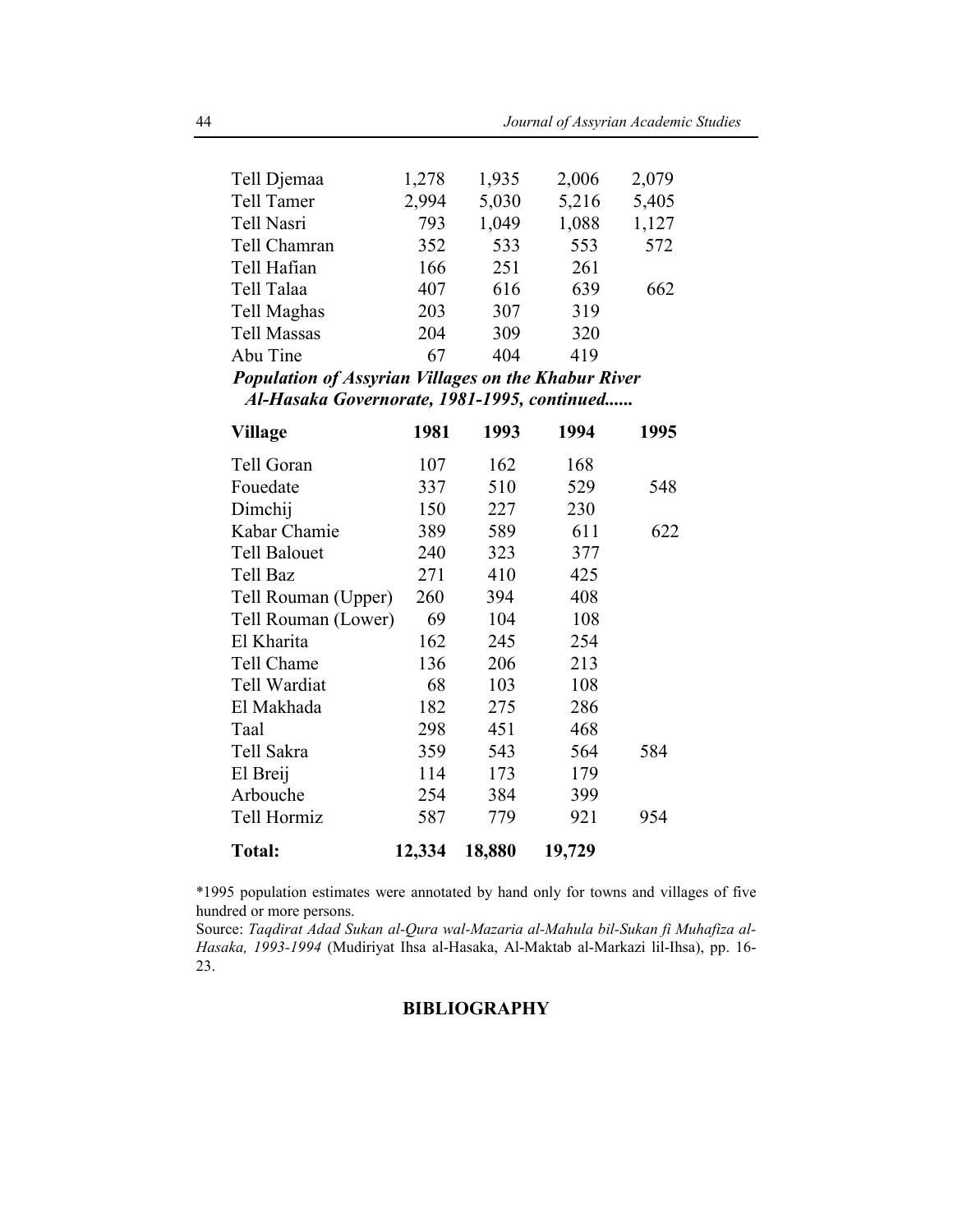*Annuaire de L'Eglise Catholique en Syrie* (Damascus, 1993)

*Assyrian National Directory in the United States of America For 1960* (Chicago, 1960)

Atiyah, Aziz S. *A History of Eastern Christianity* (South Bend, Ind., 1968)

Badger, Rev. George Percy, *The Nestorians and Their Rituals* (London, 1852)

Berard, Maurice, "Installing the Assyrians in the Orontes Valley," *Royal Central Asian Society Journal*, 1936, Vol. XXIII

Bentinck, A.W.D., "The Assyrians," *Royal Central Asian Society Journal*, 1924, Vol. XI, p. 85

-- "The Assyrians, a further paper," *Royal Central Asian Society Journal*, 1925, Vol. XII, p. 123.

Berthaud, E., "La Vie rurale dans quelques villages chrétiens de l'Azerbaijan occidental," *Revue de Geographie de Lyon*, Vol. XXXXIII, 1968, pp. 291-331.

Betts, Robert Brenton, *Christians in the Arab East* (Atlanta, 1978)

Bjorklund, Ulf, *North to Another Country: the formation of a Suryoyo community in Sweden* (Stockholm, 1981)

Boghossian, Roupen, *La Haute-Djezireh* (Aleppo, 1952)

Browne, BG J. Gilbert, *The Iraq Levies,1915-1932* (London, 1932)

Browne, W.H. *The Catholicos of the East and His People*, Being the Impressions of Five Years' Work in the Archbishop of Canterbury's Assyrian Mission (London, 1892)

-- "A Discussion of the Assyrian Problem," *Royal Central Asian Society Journal*, 1934, Vol. XXI

Chevalier, Michel, *Les Montagnards Chrétiens du Hakkari et du Kurdistan Septentrional* (Paris, 1985)

Christie, Agatha, *Come, Tell Me How You Live* (London, 1946)

Cunliffe-Owen, Lt. Col. F., "The Assyrian Adventure of 1920," *Royal Central Asian Society Journal*, 1922, Vol. IX, p. 86

Dauphin, C., "Rediscovery of the Nestorian Churches of the Hakkari (South Eastern Turkey)," *Eastern Churches Review*, Vol. VIII, 1976, pp. 56-57

Dodge, Bayard, "The Settlement of the Assyrians on the Khabur," *Royal Central Asian Society Journal*, July 1940, pp. 301-320.

Einhardt, W.C. and Lamsa, George N., *The Oldest Christian People* (New York, 1926)

Fiey, J.M., *Assyrie Chretienne*, Vols. 1-2 (Beirut, 1965)

-- *Assyrie Chretienne*, Vol. 3 (Beirut, 1968)

Gracey, G.F., "An Enquiry into the Assyrian Situation," *Royal Central Asian Society Journal*, May to June 1935, Vol. XXII

Grant, Asahel, *The Nestorians, or the Lost Tribes* (London, 1841)

Husry, Khaldun S., "The Assyrian Affair of 1933*," International Journal of Middle East Studies*, April 1974, pp. 161-176; June 1974, pp. 344-360.

Joseph, John, *The Nestorians and their Muslim Neighbors* (Princeton, 1961)

Khoury, Philip S., *Syria and the French Mandate* (London, 1987)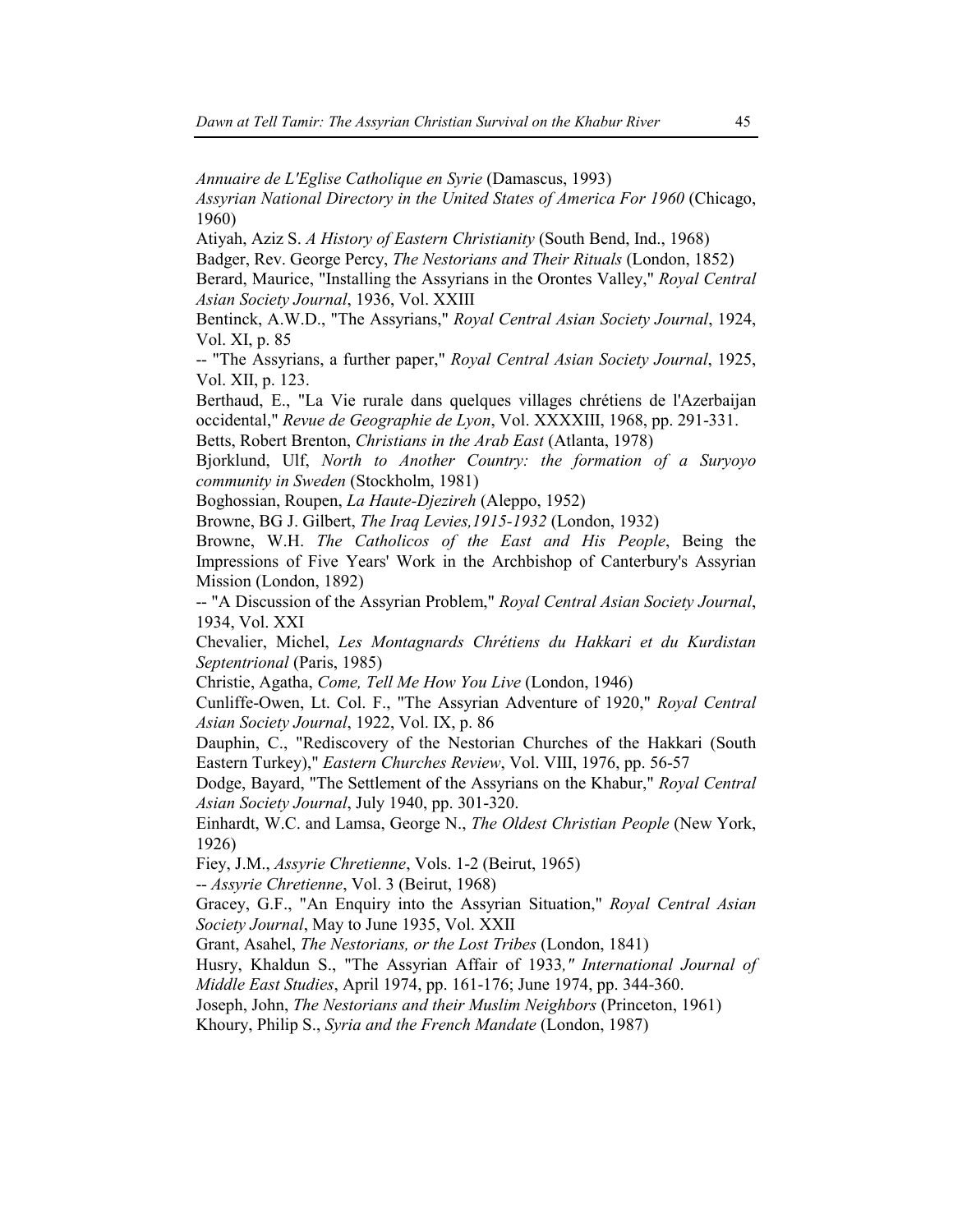League of Nations Committee for the Settlement of the Assyrians of Iraq, *Settlement of the Assyrians of Iraq Report* (Geneva, n.d.)

Main, Ernest, "Iraq and the Assyrians, 1923-1933" *Royal Central Asian Society Journal*, 1933, Vol. XX

Malek, Yusuf, *The British Betrayal of the Assyrians* (Chicago, 1935)

Manveyev (Bar Mati), Konstantin Petrovich, *Al-Ashuriyun wal-Masala al-Ashuriya fi al-Asr al-Hadith* (translated from the Russian), 1979

Mar Shimun Eshai, *Assyrian National Petition Presented to the World Security Conference at San Francisco, May 7, 1945* (1946)

-- "Assyrians in the Middle East," *Royal Central Asian Society Journal*, 1953, Vol. XL, pp. 151-160.

Mauroy, Hubert de, *Les Assyro-Chaldéens dans L'Iran 'Aujourd'hui* (Paris, 1978)

McDowall, David, *A Modern History of the Kurds* (London, 1996)

Mumford, P., "Kurds, Assyrians and Iraq," *Royal Central Asian Society Journal*, 1933, Vol. XX, p. 110

Poizat, Bruno, "The Sureth-Speaking Villages in Eastern Turkey," *Journal of the Assyrian Academic Society*, 1985-86, Vol. I, no. 1

Rassam, A. Hormuzd, "Non-Arab Minorities of Iraq," *Royal Central Asian Society Journal*, 1931, Vol. XVIII, p. 564.

Romano, Bill and Peck, Willys, "Syrian Church Chief Slain," *San Jose Mercury*, Nov. 7, 1975, p. 1,31.

Rondot, Pierre, "Origine et caractère ancestraux du peuplement assyrian en Haute-Djezireh syrienne; esquisse d'une étude de la vie tribale," *Bulletin d'Etudes Orientales*, 1989-90,

Rowlands, J., "The Khabur Valley," *Royal Central Asian Society Journal*, 1947, pp. 144-149.

Rynd, Major F.F., "The Assyro-Chaldeans," *Royal Central Asian Society Journal*, 1923, Vol. X, p. 241.

Samano, Mark, *"The Price of Freedom for Forgotten People,"* Assyria Political Review, April 1993, Vol. 1, no. 1, pp. 9-10.

Smith, Gary N., *From Urmia to the Stanislau: a cultural-historical-geography of Assyrian Christians in the Middle East and America* (Davis, 1981)

Stafford, Ronald S., "The Assyrians in the Mosul Vilayet," *Royal Central Asian Society Journal*, 1934, Vol. XXI, p. 237.

-- *The Tragedy of the Assyrians* (London, 1935)

Sykes, BG Sir Percy, "The Assyrians in Iraq: A summary of their history from 1918-1933," *Royal Central Asian Society Journal*, 1934, Vol. XXI, p. 269.

*Syriac Dialogue* (Vienna, 1994) edited by Alfred Stirnemann and Gerhard Wilflinger.

Wigram, W.A., "The Ashiret Highlands of Hakkari (Mesopotamia)," *Royal Central Asian Society Journal*, 1916, Vol. III, pg. 40.

-- *The Assyrians and their Neighbors* (London, 1929)